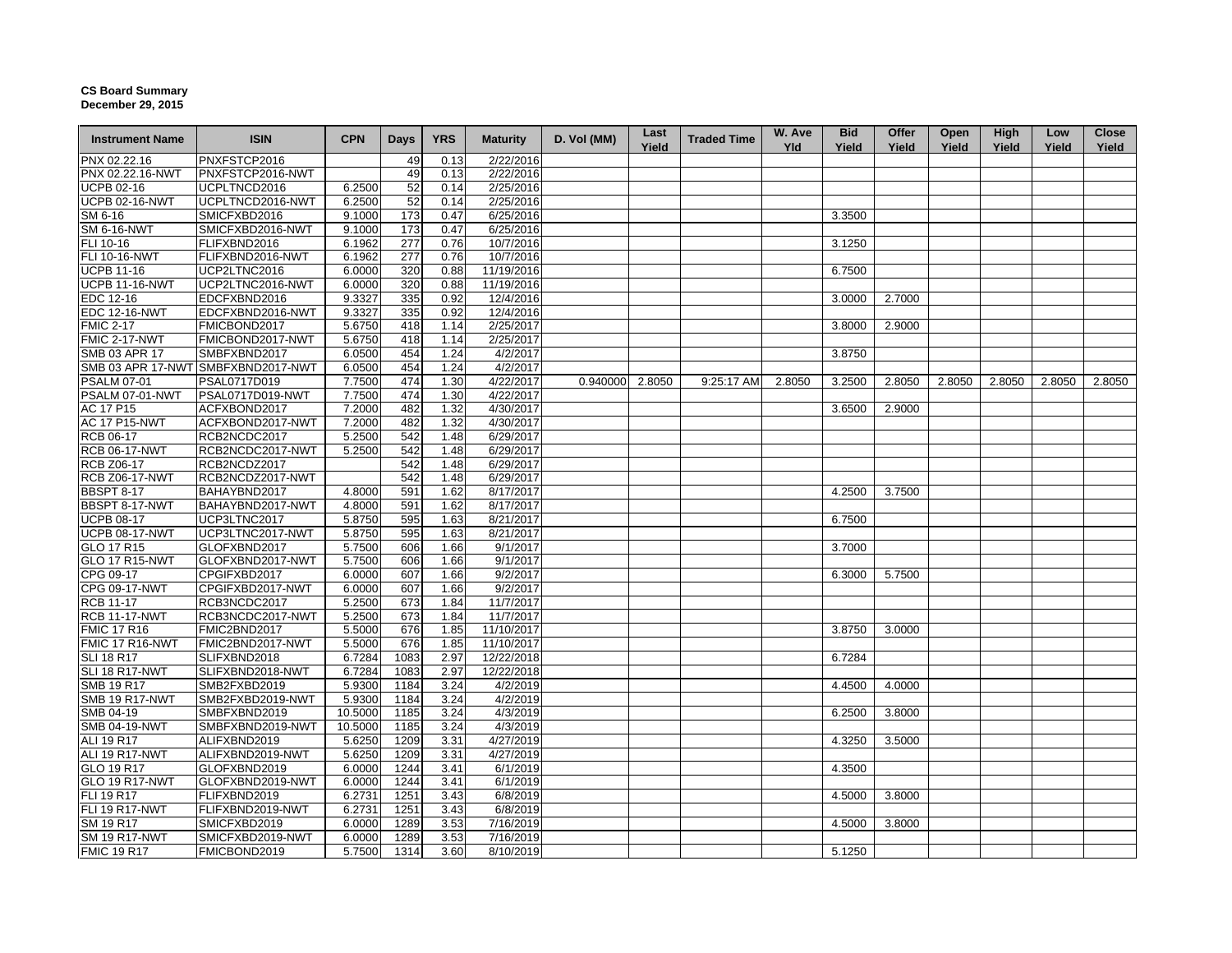| <b>Instrument Name</b> | <b>ISIN</b>      | <b>CPN</b> | <b>Days</b> | <b>YRS</b> | <b>Maturity</b> | D. Vol (MM) | Last<br>Yield | <b>Traded Time</b> | W. Ave<br><b>Yld</b> | <b>Bid</b><br>Yield | Offer<br>Yield | Open<br>Yield | High<br>Yield | Low<br>Yield | <b>Close</b><br>Yield |
|------------------------|------------------|------------|-------------|------------|-----------------|-------------|---------------|--------------------|----------------------|---------------------|----------------|---------------|---------------|--------------|-----------------------|
| FMIC 19 R17-NWT        | FMICBOND2019-NWT | 5.7500     | 1314        | 3.60       | 8/10/2019       |             |               |                    |                      |                     |                |               |               |              |                       |
| JGS 08-19              | JGSFXBND2019     | 5.2317     | 1331        | 3.64       | 8/27/2019       | 1.250000    | 4.6900        | 2:10:53 PM         | 4.3374               | 4.5000              | 3.8000         | 4.2500        | 4.6900        | 4.2500       | 4.6900                |
| <b>JGS 08-19-NWT</b>   | JGSFXBND2019-NWT | 5.2317     | 1331        | 3.64       | 8/27/2019       |             |               |                    |                      |                     |                |               |               |              |                       |
| <b>GTCAP 11-19</b>     | GTCFXBND2019     | 4.7106     | 1403        | 3.84       | 11/7/2019       |             |               |                    |                      | 4.7500              |                |               |               |              |                       |
| GTCAP 11-19-NWT        | GTCFXBND2019-NWT | 4.7106     | 1403        | 3.84       | 11/7/2019       |             |               |                    |                      |                     |                |               |               |              |                       |
| <b>VLL 19 R17</b>      | VLLFXBND2019     | 5.6542     | 1405        | 3.85       | 11/9/2019       |             |               |                    |                      | 5.9000              | 5.3500         |               |               |              |                       |
| VLL 19 R17-NWT         | VLLFXBND2019-NWT | 5.6542     | 1405        | 3.85       | 11/9/2019       |             |               |                    |                      |                     |                |               |               |              |                       |
| AC 19 R16              | ACFXBOND2019     | 5.4500     | 1419        | 3.89       | 11/23/2019      |             |               |                    |                      | 4.2000              | 3.6000         |               |               |              |                       |
| <b>AC 19 R16-NWT</b>   | ACFXBOND2019-NWT | 5.4500     | 1419        | 3.89       | 11/23/2019      |             |               |                    |                      |                     |                |               |               |              |                       |
| <b>GTCAP 20 R17</b>    | GTCFXBND2020     | 4.8371     | 1515        | 4.15       | 2/27/2020       |             |               |                    |                      | 5.1000              | 4.0000         |               |               |              |                       |
| GTCAP 20 R17-NWT       | GTCFXBND2020-NWT | 4.8371     | 1515        | 4.15       | 2/27/2020       |             |               |                    |                      |                     |                |               |               |              |                       |
| SMPH 03-20             | SMPHFXBD2020     | 5.1000     | 1518        | 4.16       | 3/1/2020        |             |               |                    |                      | 4.7500              |                |               |               |              |                       |
| <b>SMPH 03-20-NWT</b>  | SMPHFXBD2020-NWT | 5.1000     | 1518        | 4.16       | 3/1/2020        |             |               |                    |                      |                     |                |               |               |              |                       |
| CPG 20 R18             | CPGIFXBD2020     | 6.6878     | 1519        | 4.16       | 3/2/2020        |             |               |                    |                      | 6.9000              | 5.3000         |               |               |              |                       |
| <b>CPG 20 R18-NWT</b>  | CPGIFXBD2020-NWT | 6.6878     | 1519        | 4.16       | 3/2/2020        |             |               |                    |                      |                     |                |               |               |              |                       |
| MBT 04-20              | MBTLTNCD2020     | 4.0000     | 1572        | 4.30       | 4/24/2020       |             |               |                    |                      |                     |                |               |               |              |                       |
| EDC 20 R18             | EDCFXBND2020     | 4.1583     | 1581        | 4.33       | 5/3/2020        |             |               |                    |                      | 6.0000              | 3.9000         |               |               |              |                       |
| EDC 20 R18-NWT         | EDCFXBND2020-NWT | 4.1583     | 1581        | 4.33       | 5/3/2020        |             |               |                    |                      |                     |                |               |               |              |                       |
| PNB 06-20              | PNBLTNCD2020     | 4.1250     | 1621        | 4.44       | 6/12/2020       | 2.000000    | 5.1900        | 10:46:50 AM        | 5.1900               |                     |                | 5.1900        | 5.1900        | 5.1900       | 5.1900                |
| <b>RCB 06-20</b>       | RCBLTNCD2020     | 4.1250     | 1628        | 4.46       | 6/19/2020       |             |               |                    |                      |                     |                |               |               |              |                       |
| GLO 20 R18             | GLOFXBND2020     | 4.8875     | 1656        | 4.53       | 7/17/2020       |             |               |                    |                      | 5.0000              | 3.7000         |               |               |              |                       |
| <b>GLO 20 R18-NWT</b>  | GLOFXBND2020-NWT | 4.8875     | 1656        | 4.53       | 7/17/2020       |             |               |                    |                      |                     |                |               |               |              |                       |
| <b>SLTC 20 R18</b>     | SLTCFXBD2020     | 4.9925     | 1692        | 4.63       | 8/22/2020       |             |               |                    |                      | 5.8750              |                |               |               |              |                       |
| SLTC 20 R18-NWT        | SLTCFXBD2020-NWT | 4.9925     | 1692        | 4.63       | 8/22/2020       |             |               |                    |                      |                     |                |               |               |              |                       |
| <b>BDO 10-20</b>       | BDO2LTNC2020     | 3.7500     | 1737        | 4.76       | 10/6/2020       |             |               |                    |                      |                     |                |               |               |              |                       |
| ALI 20 R19             | ALIFXBND2020     | 4.6250     | 1741        | 4.77       | 10/10/2020      |             |               |                    |                      | 4.4000              | 3.7000         |               |               |              |                       |
| <b>ALI 20 R19-NWT</b>  | ALIFXBND2020-NWT | 4.6250     | 1741        | 4.77       | 10/10/2020      |             |               |                    |                      |                     |                |               |               |              |                       |
| <b>HOUSE 10-20</b>     | HOUSEFBD2020     | 6.2080     | 1747        | 4.78       | 10/16/2020      | 0.250000    | 5.5000        | 10:39:46 AM        | 5.5000               | 6.4000              | 5.5000         | 5.5000        | 5.5000        | 5.5000       | 5.5000                |
| HOUSE 10-20-NWT        | HOUSEFBD2020-NWT | 6.2080     | 1747        | 4.78       | 10/16/2020      |             |               |                    |                      |                     |                |               |               |              |                       |
| AEV 11-20              | AEV2FXBD2020     | 4.4722     | 1768        | 4.84       | 11/6/2020       |             |               |                    |                      | 4.3250              | 3.7000         |               |               |              |                       |
| <b>AEV 11-20-NWT</b>   | AEV2FXBD2020-NWT | 4.4722     | 1768        | 4.84       | 11/6/2020       |             |               |                    |                      |                     |                |               |               |              |                       |
| FLI 20 R19             | FLIFXBND2020     | 4.8562     | 1770        | 4.85       | 11/8/2020       |             |               |                    |                      | 4.6000              | 4.0000         |               |               |              |                       |
| <b>FLI 20 R19-NWT</b>  | FLIFXBND2020-NWT | 4.8562     | 1770        | 4.85       | 11/8/2020       |             |               |                    |                      |                     |                |               |               |              |                       |
| <b>AEV 20 R19</b>      | AEVFXBND2020     | 4.4125     | 1783        | 4.88       | 11/21/2020      |             |               |                    |                      | 4.3750              | 3.7000         |               |               |              |                       |
| <b>AEV 20 R19-NWT</b>  | AEVFXBND2020-NWT | 4.4125     | 1783        | 4.88       | 11/21/2020      |             |               |                    |                      |                     |                |               |               |              |                       |
| <b>MER 20 P19</b>      | MERFXBND2020     | 4.3750     | 1804        | 4.94       | 12/12/2020      |             |               |                    |                      | 4.2000              |                |               |               |              |                       |
| <b>MER 20 P19-NWT</b>  | MERFXBND2020-NWT | 4.3750     | 1804        | 4.94       | 12/12/2020      |             |               |                    |                      |                     |                |               |               |              |                       |
| <b>TEL 21 R19</b>      | TELFXBND2021     | 5.2250     | 1860        | 5.09       | 2/6/2021        |             |               |                    |                      | 4.7000              |                |               |               |              |                       |
| <b>TEL 21 R19-NWT</b>  | TELFXBND2021-NWT | 5.2250     | 1860        | 5.09       | 2/6/2021        |             |               |                    |                      |                     |                |               |               |              |                       |
| ABS 21 R19             | ABSFXBND2021     | 5.3350     | 1864        | 5.10       | 2/10/2021       |             |               |                    |                      | 6.0000              |                |               |               |              |                       |
| <b>ABS 21 R19-NWT</b>  | ABSFXBND2021-NWT | 5.3350     | 1864        | 5.10       | 2/10/2021       |             |               |                    |                      |                     |                |               |               |              |                       |
| <b>ROCK 21 R19</b>     | ROCKFXBD2021     | 5.0932     | 1869        | 5.12       | 2/15/2021       |             |               |                    |                      | 5.2500              | 4.5000         |               |               |              |                       |
| ROCK 21 R19-NWT        | ROCKFXBD2021-NWT | 5.0932     | 1869        | 5.12       | 2/15/2021       |             |               |                    |                      |                     |                |               |               |              |                       |
| SMPH 02-21             | SMPH2FBD2021     | 4.5095     | 1879        | 5.14       | 2/25/2021       |             |               |                    |                      | 4.6000              | 4.4000         |               |               |              |                       |
| <b>SMPH 02-21-NWT</b>  | SMPH2FBD2021-NWT | 4.5095     | 1879        | 5.14       | 2/25/2021       |             |               |                    |                      |                     |                |               |               |              |                       |
| JGS 21 R19             | JGSFXBND2021     | 5.2442     | 1881        | 5.15       | 2/27/2021       |             |               |                    |                      | 4.6250              |                |               |               |              |                       |
| <b>JGS 21 R19-NWT</b>  | JGSFXBND2021-NWT | 5.2442     | 1881        | 5.15       | 2/27/2021       |             |               |                    |                      |                     |                |               |               |              |                       |
| <b>SLI 21 R18</b>      | SLIFXBND2021     | 6.7150     | 1904        | 5.21       | 3/22/2021       |             |               |                    |                      | 6.7150              |                |               |               |              |                       |
| <b>SLI 21 R18-NWT</b>  | SLIFXBND2021-NWT | 6.7150     | 1904        | 5.21       | 3/22/2021       |             |               |                    |                      |                     |                |               |               |              |                       |
| <b>MNTC 21 R19</b>     | MNTCFXBD2021     | 5.0700     | 1913        | 5.24       | 3/31/2021       |             |               |                    |                      | 4.7500              |                |               |               |              |                       |
| MNTC 21 R19-NWT        | MNTCFXBD2021-NWT | 5.0700     | 1913        | 5.24       | 3/31/2021       |             |               |                    |                      |                     |                |               |               |              |                       |
| <b>SMB 21 R19</b>      | SMBFXBND2021     | 5.5000     | 1915        | 5.24       | 4/2/2021        |             |               |                    |                      | 4.8000              | 4.3000         |               |               |              |                       |
| <b>SMB 21 R19-NWT</b>  | SMBFXBND2021-NWT | 5.5000     | 1915        | 5.24       | 4/2/2021        |             |               |                    |                      |                     |                |               |               |              |                       |
| LBP 04-21              | LBPLTNCD2021     | 3.7500     | 1922        | 5.26       | 4/9/2021        |             |               |                    |                      |                     |                |               |               |              |                       |
|                        |                  |            |             |            |                 |             |               |                    |                      |                     |                |               |               |              |                       |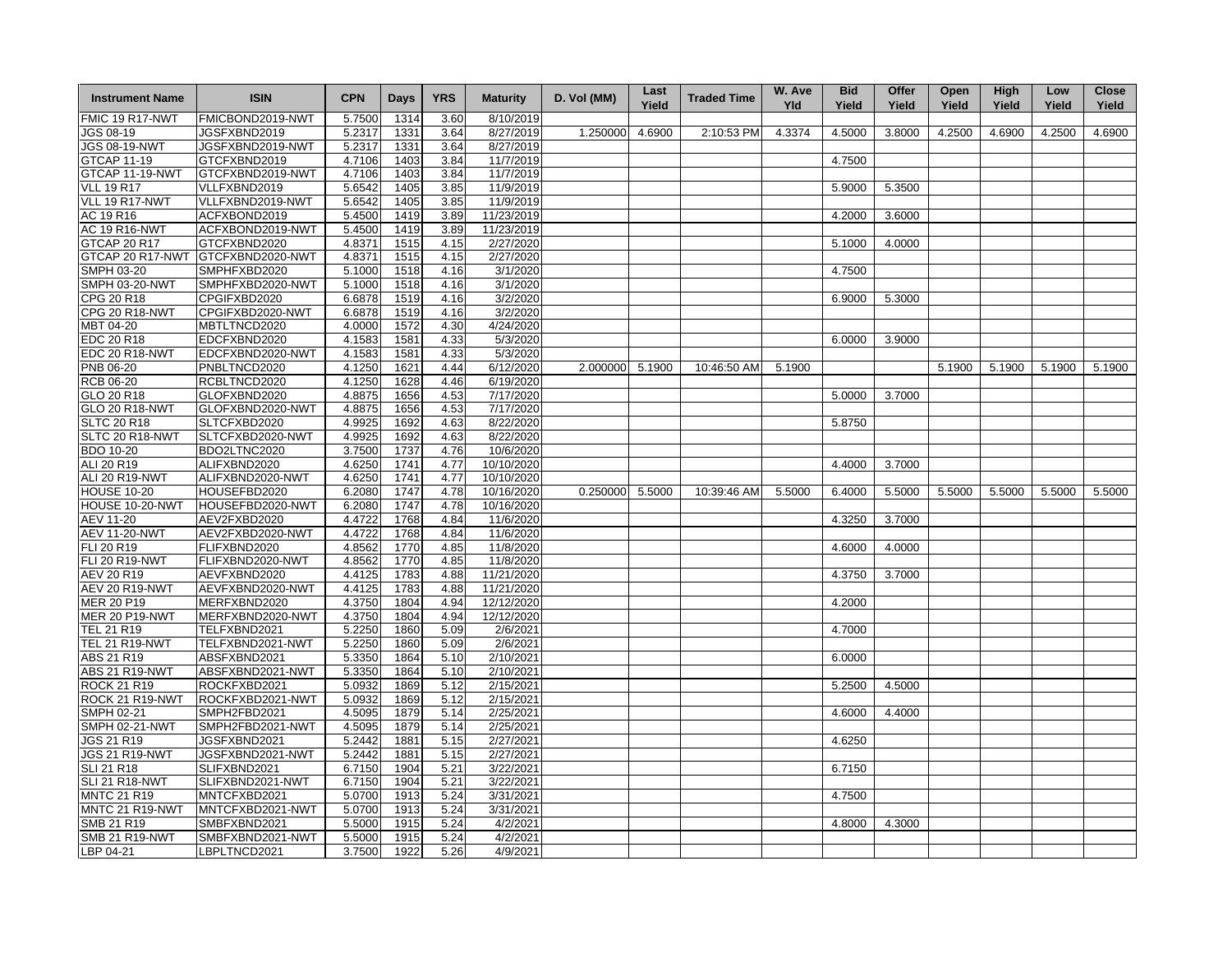| <b>Instrument Name</b>              | <b>ISIN</b>      | <b>CPN</b> | Days         | <b>YRS</b> | <b>Maturity</b> | D. Vol (MM)     | Last<br>Yield | <b>Traded Time</b> | W. Ave<br><b>Yld</b> | <b>Bid</b><br>Yield | Offer<br>Yield | Open<br>Yield | High<br>Yield | Low<br>Yield | <b>Close</b><br>Yield |
|-------------------------------------|------------------|------------|--------------|------------|-----------------|-----------------|---------------|--------------------|----------------------|---------------------|----------------|---------------|---------------|--------------|-----------------------|
| <b>VLL 21 R19</b>                   | VLLFXBND2021     | 5.9437     | 1952         | 5.34       | 5/9/2021        |                 |               |                    |                      | 6.2500              |                |               |               |              |                       |
| VLL 21 R19-NWT                      | VLLFXBND2021-NWT | 5.9437     | 1952         | 5.34       | 5/9/2021        |                 |               |                    |                      |                     |                |               |               |              |                       |
| AC 05-21                            | ACFXBOND2021     | 6.8000     | 1955         | 5.35       | 5/12/2021       |                 |               |                    |                      | 4.6000              | 3.7000         |               |               |              |                       |
| AC 05-21-NWT                        | ACFXBOND2021-NWT | 6.8000     | 1955         | 5.35       | 5/12/2021       |                 |               |                    |                      |                     |                |               |               |              |                       |
| SM 21 R19                           | SMICFXBD2021     | 5.2958     | 1962         | 5.37       | 5/19/2021       |                 |               |                    |                      | 4.7500              | 4.1000         |               |               |              |                       |
| <b>SM 21 R19-NWT</b>                | SMICFXBD2021-NWT | 5.2958     | 1962         | 5.37       | 5/19/2021       |                 |               |                    |                      |                     |                |               |               |              |                       |
| CHI 21 R19                          | CHIFXBND2021     | 5.3200     | 1980         | 5.42       | 6/6/2021        |                 |               |                    |                      | 6.5000              |                |               |               |              |                       |
| <b>CHI 21 R19-NWT</b>               | CHIFXBND2021-NWT | 5.3200     | 1980         | 5.42       | 6/6/2021        |                 |               |                    |                      |                     |                |               |               |              |                       |
| GTCAP 21 R19                        | GTCFXBND2021     | 5.1965     | 2042         | 5.59       | 8/7/2021        |                 |               |                    |                      | 4.8750              |                |               |               |              |                       |
| GTCAP 21 R19-NWT                    | GTCFXBND2021-NWT | 5.1965     | 2042         | 5.59       | 8/7/2021        |                 |               |                    |                      |                     |                |               |               |              |                       |
| <b>SMPH 21 R19</b>                  | SMPHFXBD2021     | 5.2006     | 2067         | 5.66       | 9/1/2021        |                 |               |                    |                      | 4.8500              |                |               |               |              |                       |
| SMPH 21 R19-NWT                     | SMPHFXBD2021-NWT | 5.2006     | 2067         | 5.66       | 9/1/2021        |                 |               |                    |                      |                     |                |               |               |              |                       |
| CPG 21 R20                          | CPGIFXBD2021     | 6.9758     | 2068         | 5.66       | 9/2/2021        |                 |               |                    |                      | 7.2500              |                |               |               |              |                       |
| <b>CPG 21 R20-NWT</b>               | CPGIFXBD2021-NWT | 6.9758     | 2068         | 5.66       | 9/2/2021        |                 |               |                    |                      |                     |                |               |               |              |                       |
| AP 21 R19                           | APCFXBND2021     | 5.2050     | 2076         | 5.68       | 9/10/2021       |                 |               |                    |                      | 4.6000              | 4.3000         |               |               |              |                       |
| AP 21 R19-NWT                       | APCFXBND2021-NWT | 5.2050     | 2076         | 5.68       | 9/10/2021       |                 |               |                    |                      |                     |                |               |               |              |                       |
| MBT 11-21                           | MBTLTNCD2021     | 4.2500     | 2148         | 5.88       | 11/21/2021      |                 |               |                    |                      |                     |                |               |               |              |                       |
| FLI 21 R20                          | FLIFXBND2021     | 5.4000     | 2161         | 5.92       | 12/4/2021       |                 |               |                    |                      | 4.7500              | 4.3000         |               |               |              |                       |
| <b>FLI 21 R20-NWT</b>               | FLIFXBND2021-NWT | 5.4000     | 2161         | 5.92       | 12/4/2021       |                 |               |                    |                      |                     |                |               |               |              |                       |
| <b>RLC 02-22</b>                    | RLCFXBND2022     | 4.8000     | 2242         | 6.14       | 2/23/2022       |                 |               |                    |                      | 5.0000              | 4.3000         |               |               |              |                       |
| <b>RLC 02-22-NWT</b>                | RLCFXBND2022-NWT | 4.8000     | 2242         | 6.14       | 2/23/2022       |                 |               |                    |                      |                     |                |               |               |              |                       |
| SMB 22 R19                          | SMBFXBND2022     | 6.6000     | 2280         | 6.24       | 4/2/2022        |                 |               |                    |                      | 5.1000              | 4.7500         |               |               |              |                       |
| SMB 22 R19-NWT                      | SMBFXBND2022-NWT | 6.6000     | 2280         | 6.24       | 4/2/2022        |                 |               |                    |                      |                     |                |               |               |              |                       |
| ALI 22 R19                          | ALIFXBND2022     | 6.0000     | 2305         | 6.31       | 4/27/2022       |                 |               |                    |                      | 4.7500              | 4.0000         |               |               |              |                       |
| ALI 22 R19-NWT                      | ALIFXBND2022-NWT | 6.0000     |              |            | 4/27/2022       |                 |               |                    |                      |                     |                |               |               |              |                       |
|                                     |                  |            | 2305         | 6.31       | 4/29/2022       |                 |               |                    |                      |                     |                |               |               |              |                       |
| ALI 22 4.5<br><b>ALI 22 4.5-NWT</b> | ALI2FXBD2022     | 4.5000     | 2307<br>2307 | 6.32       | 4/29/2022       |                 |               |                    |                      | 4.7000              | 4.0000         |               |               |              |                       |
|                                     | ALI2FXBD2022-NWT | 4.5000     |              | 6.32       |                 |                 |               |                    |                      |                     |                |               |               |              |                       |
| <b>SLTC 22 R20</b>                  | SLTCFXBD2022     | 5.5796     | 2330         | 6.38       | 5/22/2022       |                 |               |                    |                      | 6.2500              | 4.4000         |               |               |              |                       |
| SLTC 22 R20-NWT                     | SLTCFXBD2022-NWT | 5.5796     | 2330         | 6.38       | 5/22/2022       |                 |               |                    |                      |                     |                |               |               |              |                       |
| <b>HOUSE 22 R20</b>                 | HOUSEFBD2022     | 6.1310     | 2385         | 6.53       | 7/16/2022       |                 |               |                    |                      | 6.5000              |                |               |               |              |                       |
| HOUSE 22 R20-NWT HOUSEFBD2022-NWT   |                  | 6.1310     | 2385         | 6.53       | 7/16/2022       |                 |               |                    |                      |                     |                |               |               |              |                       |
| SM 22 R19                           | SMICFXBD2022     | 6.9442     | 2385         | 6.53       | 7/16/2022       | 5.000000 5.5000 |               | 10:50:07 AM        | 5.5000               | 4.8750              | 4.4000         | 5.5000        | 5.5000        | 5.5000       | 5.5000                |
| <b>SM 22 R19-NWT</b>                | SMICFXBD2022-NWT | 6.9442     | 2385         | 6.53       | 7/16/2022       |                 |               |                    |                      |                     |                |               |               |              |                       |
| AEV 22 R20                          | AEVFXBND2022     | 5.0056     | 2406         | 6.59       | 8/6/2022        |                 |               |                    |                      | 5.3750              |                |               |               |              |                       |
| <b>AEV 22 R20-NWT</b>               | AEVFXBND2022-NWT | 5.0056     | 2406         | 6.59       | 8/6/2022        |                 |               |                    |                      |                     |                |               |               |              |                       |
| FLI 22 R20                          | FLIFXBND2022     | 5.3567     | 2420         | 6.63       | 8/20/2022       |                 |               |                    |                      | 4.8500              |                |               |               |              |                       |
| <b>FLI 22 R20-NWT</b>               | FLIFXBND2022-NWT | 5.3567     | 2420         | 6.63       | 8/20/2022       |                 |               |                    |                      |                     |                |               |               |              |                       |
| <b>GTCAP 23 R20</b>                 | GTCFXBND2023     | 5.0937     | 2611         | 7.15       | 2/27/2023       |                 |               |                    |                      | 6.5000              |                |               |               |              |                       |
| GTCAP 23 R20-NWT                    | GTCFXBND2023-NWT | 5.0937     | 2611         | 7.15       | 2/27/2023       |                 |               |                    |                      |                     |                |               |               |              |                       |
| EDC 23 R19                          | EDCFXBND2023     | 4.7312     | 2676         | 7.33       | 5/3/2023        |                 |               |                    |                      | 6.7500              |                |               |               |              |                       |
| <b>EDC 23 R19-NWT</b>               | EDCFXBND2023-NWT | 4.7312     | 2676         | 7.33       | 5/3/2023        |                 |               |                    |                      |                     |                |               |               |              |                       |
| GLO 23 R20                          | GLOFXBND2023     | 5.2792     | 2751         | 7.53       | 7/17/2023       |                 |               |                    |                      | 5.7500              |                |               |               |              |                       |
| <b>GLO 23 R20-NWT</b>               | GLOFXBND2023-NWT | 5.2792     | 2751         | 7.53       | 7/17/2023       |                 |               |                    |                      |                     |                |               |               |              |                       |
| FLI 23 R20                          | FLIFXBND2023     | 5.4333     | 2865         | 7.84       | 11/8/2023       |                 |               |                    |                      | 5.8500              |                |               |               |              |                       |
| <b>FLI 23 R20-NWT</b>               | FLIFXBND2023-NWT | 5.4333     | 2865         | 7.84       | 11/8/2023       |                 |               |                    |                      |                     |                |               |               |              |                       |
| AEV 23 R20                          | AEVFXBND2023     | 4.6188     | 2878         | 7.88       | 11/21/2023      |                 |               |                    |                      | 6.0000              |                |               |               |              |                       |
| <b>AEV 23 R20-NWT</b>               | AEVFXBND2023-NWT | 4.6188     | 2878         | 7.88       | 11/21/2023      |                 |               |                    |                      |                     |                |               |               |              |                       |
| FDC 24 R21                          | FDCFXBND2024     | 6.1458     | 2942         | 8.05       | 1/24/2024       | 8.000000        | 5.0750        | 2:29:23 PM         | 5.0750               | 5.4500              |                | 5.0750        | 5.0750        | 5.0750       | 5.0750                |
| FDC 24 R21-NWT                      | FDCFXBND2024-NWT | 6.1458     | 2942         | 8.05       | 1/24/2024       |                 |               |                    |                      |                     |                |               |               |              |                       |
| ALI 24 R20                          | ALIFXBND2024     | 5.0000     | 2948         | 8.07       | 1/30/2024       |                 |               |                    |                      | 4.8500              | 4.5000         |               |               |              |                       |
| <b>ALI 24 R20-NWT</b>               | ALIFXBND2024-NWT | 5.0000     | 2948         | 8.07       | 1/30/2024       |                 |               |                    |                      |                     |                |               |               |              |                       |
| <b>TEL 24 R21</b>                   | TELFXBND2024     | 5.2813     | 2955         | 8.09       | 2/6/2024        |                 |               |                    |                      | 4.9000              |                |               |               |              |                       |
| <b>TEL 24 R21-NWT</b>               | TELFXBND2024-NWT | 5.2813     | 2955         | 8.09       | 2/6/2024        |                 |               |                    |                      |                     |                |               |               |              |                       |
| <b>JGS 24 R20</b>                   | JGSFXBND2024     | 5.3000     | 2976         | 8.15       | 2/27/2024       |                 |               |                    |                      | 5.1000              |                |               |               |              |                       |